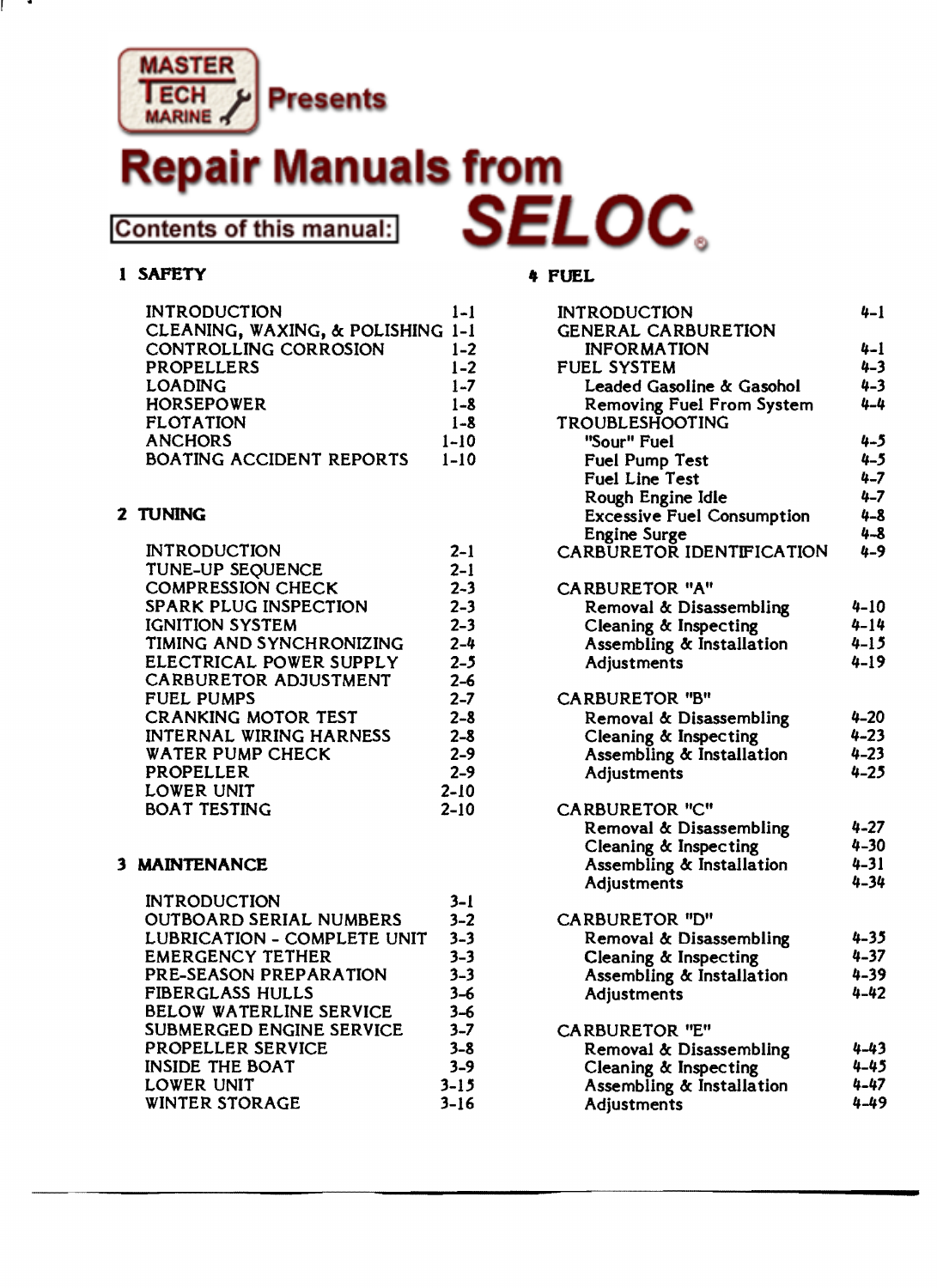| <b>CARBURETOR "F"</b>                        |                        |                                   |          |
|----------------------------------------------|------------------------|-----------------------------------|----------|
| Removal & Disassembling                      | $4 - 50$               | TYPE I IGNITION SYSTEM - MAGNETO  |          |
| Cleaning & Inspecting                        | $4 - 53$               | WITH BREAKER POINT SET            | $5 - 4$  |
| Assembling & Installation                    | $4 - 56$               | Description & Operation           | $5 - 4$  |
| <b>Adjustments</b>                           | $4 - 61$               | Troubleshooting                   | $5-6$    |
|                                              |                        | Disassembling                     | $5 - 9$  |
| <b>CARBURETOR "G"</b>                        |                        | <b>Testing Components</b>         | $5 - 12$ |
| Removal & Disassembling                      | $4 - 61$               | Assembling & Installation         | $5 - 14$ |
| Cleaning & Inspecting                        | $4 - 65$               | <b>Breaker Point Adjustment</b>   | $5 - 15$ |
| Assembling & Installation                    | $4 - 66$               |                                   |          |
| Adjustments                                  | $4 - 70$               | TYPE II IGNITION SYSTEM - CDI     |          |
|                                              |                        | (CAPACITOR DISCHARGE)             | $5 - 17$ |
| <b>CARBURETOR "H"</b>                        |                        | Description & Operation           | $5 - 17$ |
| Removal & Disassembling                      | $4 - 71$               | Troubleshooting                   | $5 - 18$ |
| Cleaning & Inspecting                        | $4 - 73$               | <b>Testing One-Cylinder</b>       |          |
| Assembling & Installation                    | $4 - 75$               | Components                        | $5 - 20$ |
| Adjustments                                  | $4 - 77$               | <b>Testing Two-Cylinder</b>       |          |
|                                              |                        | Components                        | $5 - 23$ |
| <b>CARBURETOR "J"</b>                        |                        |                                   |          |
| Removal & Disassembling                      | $4 - 79$               | FLYWHEEL AND STATOR PLATE         |          |
| Cleaning & Inspecting                        | $4 - 82$               | <b>SERVICE</b>                    | $5 - 31$ |
| Assembling & Installation                    | $4 - 84$               | "Pulling" the Flywheel            | $5 - 31$ |
| Adjustments                                  | $4 - 88$               | <b>Stator Plate Removal</b>       | $5 - 33$ |
|                                              |                        | Cleaning & Inspecting             | $5 - 34$ |
| <b>CARBURETOR "K"</b>                        |                        | Assembling & Installation         | $5 - 35$ |
| Removal & Disassembling                      | $4 - 89$               |                                   |          |
| Cleaning & Inspecting                        | $4 - 93$               |                                   |          |
| Assembling & Installation                    | $4 - 94$               | <b>6 TIMING AND SYNCHRONIZING</b> |          |
| Adjustments                                  | $4 - 99$               |                                   |          |
|                                              |                        | <b>INTRODUCTION</b>               |          |
| <b>CARBURETOR "L"</b>                        |                        | <b>AND PREPARATION</b>            | $6 - 1$  |
| Removal & Disassembling                      | $4 - 100$              | <b>Tachometer Connections</b>     | $6 - 2$  |
| Cleaning & Inspecting                        | $4 - 102$              | MODELS W/BREAKER POINT            |          |
| Assembling & Installation                    | $4 - 104$              | <b>TYPE IGNITION</b>              | $6 - 4$  |
| Adjustments                                  | $4 - 107$              | MODEL 4HP & 5HP                   | $6 - 5$  |
|                                              |                        | MODEL 8C                          | $6 - 7$  |
| <b>FUEL PUMP</b>                             |                        | MODEL 9.9HP, 15HP, & ALL OTHER    |          |
| Theory of Operation                          | $4 - 108$              | <b>8HP AFTER 1979</b>             | $6 - 8$  |
| <b>Pump Pressure Check</b>                   | $4 - 109$              | MODEL 20HP, 25HP, & 30HP          | $6 - 11$ |
| Pump Removal                                 | $4 - 110$              | MODEL 40HP / SINGLE CARB          | $6 - 14$ |
| Cleaning & Inspecting                        | $4 - 110$              | MODEL 40HP / DUAL CARB            | $6 - 17$ |
| Assembling                                   | $4 - 111$              | MODEL 48HP, 55HP, & 60HP          | $6 - 21$ |
|                                              |                        | 7 POWERHEAD                       |          |
| <b>INTRODUCTION</b>                          | $4 - 113$              |                                   |          |
| <b>AUTO BLEND</b>                            |                        | <b>INTRODUCTION AND CHAPTER</b>   |          |
| Description                                  | $4 - 113$<br>$4 - 115$ | ORGANIZATION                      | $7-1$    |
| Operation                                    | $4 - 115$              | <b>TWO-STROKE POWERHEAD</b>       |          |
| Troubleshooting                              | $4 - 117$              | DESCRIPTION & OPERATION           | $7 - 2$  |
| <b>System Storage</b><br>Preparation for Use | $4 - 118$              |                                   |          |
|                                              |                        | SERVICING POWERHEAD "A"           |          |
| <b>5 IGNITION</b>                            |                        | MODEL 2HP                         | $7 - 3$  |
|                                              |                        |                                   |          |

## INTRODUCTION AND CHAPTER<br>COVERAGE 5-1

4 FUEL (Continued) 5-2<br>POLARITY CHECK 5-4

| <b>RBURETOR "F"</b>       |          |                                  |          |
|---------------------------|----------|----------------------------------|----------|
| Removal & Disassembling   | $4 - 50$ | TYPE I IGNITION SYSTEM - MAGNETO |          |
| Cleaning & Inspecting     | $4 - 53$ | WITH BREAKER POINT SET           | $5 - 4$  |
| Assembling & Installation | $4 - 56$ | Description & Operation          | $5 - 4$  |
| Adjustments               | $4 - 61$ | Troubleshooting                  | $5-6$    |
|                           |          | Disassembling                    | $5 - 9$  |
| RBURETOR "G"              |          | <b>Testing Components</b>        | $5 - 12$ |
| Removal & Disassembling   | $4 - 61$ | Assembling & Installation        | $5 - 14$ |
| Cleaning & Inspecting     | $4 - 65$ | Breaker Point Adjustment         | $5 - 15$ |
| Assembling & Installation | $4 - 66$ |                                  |          |
| Adjustments               | $4 - 70$ | TYPE II IGNITION SYSTEM - CDI    |          |
|                           |          | (CAPACITOR DISCHARGE)            | $5 - 17$ |
| RBURETOR "H"              |          | Description & Operation          | $5 - 17$ |
| Removal & Disassembling   | $4 - 71$ | Troubleshooting                  | $5 - 18$ |
| Cleaning & Inspecting     | $4 - 73$ | Testing One-Cylinder             |          |
| Assembling & Installation | $4 - 75$ | Components                       | $5 - 20$ |
| Adjustments               | $4 - 77$ | Testing Two-Cylinder             |          |
|                           |          | Components                       | $5 - 23$ |
|                           |          |                                  |          |

| RDURLIUR J                |          |                             |          |
|---------------------------|----------|-----------------------------|----------|
| Removal & Disassembling   | $4 - 79$ | FLYWHEEL AND STATOR PLATE   |          |
| Cleaning & Inspecting     | $4 - 82$ | <b>SERVICE</b>              | $5 - 31$ |
| Assembling & Installation | $4 - 84$ | "Pulling" the Flywheel      | $5 - 31$ |
| Adjustments               | $4 - 88$ | <b>Stator Plate Removal</b> | $5 - 33$ |
|                           |          | Cleaning & Inspecting       | $5 - 34$ |
| <b>RBURETOR "K"</b>       |          | Assembling & Installation   | $5 - 35$ |
|                           |          |                             |          |

|                           |           | <b>INTRODUCTION</b>            |          |
|---------------------------|-----------|--------------------------------|----------|
| RBURETOR "L"              |           | <b>AND PREPARATION</b>         | $6 - 1$  |
| Removal & Disassembling   | $4 - 100$ | <b>Tachometer Connections</b>  | $6 - 2$  |
| Cleaning & Inspecting     | $4 - 102$ | MODELS W/BREAKER POINT         |          |
| Assembling & Installation | $4 - 104$ | <b>TYPE IGNITION</b>           | $6 - 4$  |
| <b>Adjustments</b>        | $4 - 107$ | MODEL 4HP & 5HP                | $6 - 5$  |
|                           |           | MODEL 8C                       | $6 - 7$  |
| EL PUMP                   |           | MODEL 9.9HP, 15HP, & ALL OTHER |          |
| Theory of Operation       | $4 - 108$ | 8HP AFTER 1979                 | $6 - 8$  |
| Pump Pressure Check       | $4 - 109$ | MODEL 20HP, 25HP, & 30HP       | $6 - 11$ |
| Pump Removal              | $4 - 110$ | MODEL 40HP / SINGLE CARB       | $6 - 14$ |
| Cleaning & Inspecting     | $4 - 110$ | MODEL 40HP / DUAL CARB         | $6 - 17$ |
| Assembling                | $4 - 111$ | MODEL 48HP, 55HP, & 60HP       | $6 - 21$ |

| Description           | $4 - 113$ | <b>INTRODUCTION AND CHAPTER</b> |         |
|-----------------------|-----------|---------------------------------|---------|
| Operation             | $4 - 115$ | ORGANIZATION                    | $7 - 1$ |
| Troubleshooting       | $4 - 115$ | <b>TWO-STROKE POWERHEAD</b>     |         |
| <b>System Storage</b> | $4 - 117$ | DESCRIPTION & OPERATION         | $7 - 2$ |
| Preparation for Use   | $4 - 118$ |                                 |         |
|                       |           | SERVICING POWERHEAD "A"         |         |
| <b>TION</b>           |           | MODEL 2HP                       | $7 - 3$ |
|                       |           | Removal & Disassembling         | $7 - 3$ |
| RODUCTION AND CHAPTER |           | Cleaning & Inspecting           | 7-67    |
| <b>COVERAGE</b>       | $5 - 1$   | Assembling & Installation       | $7 - 8$ |

4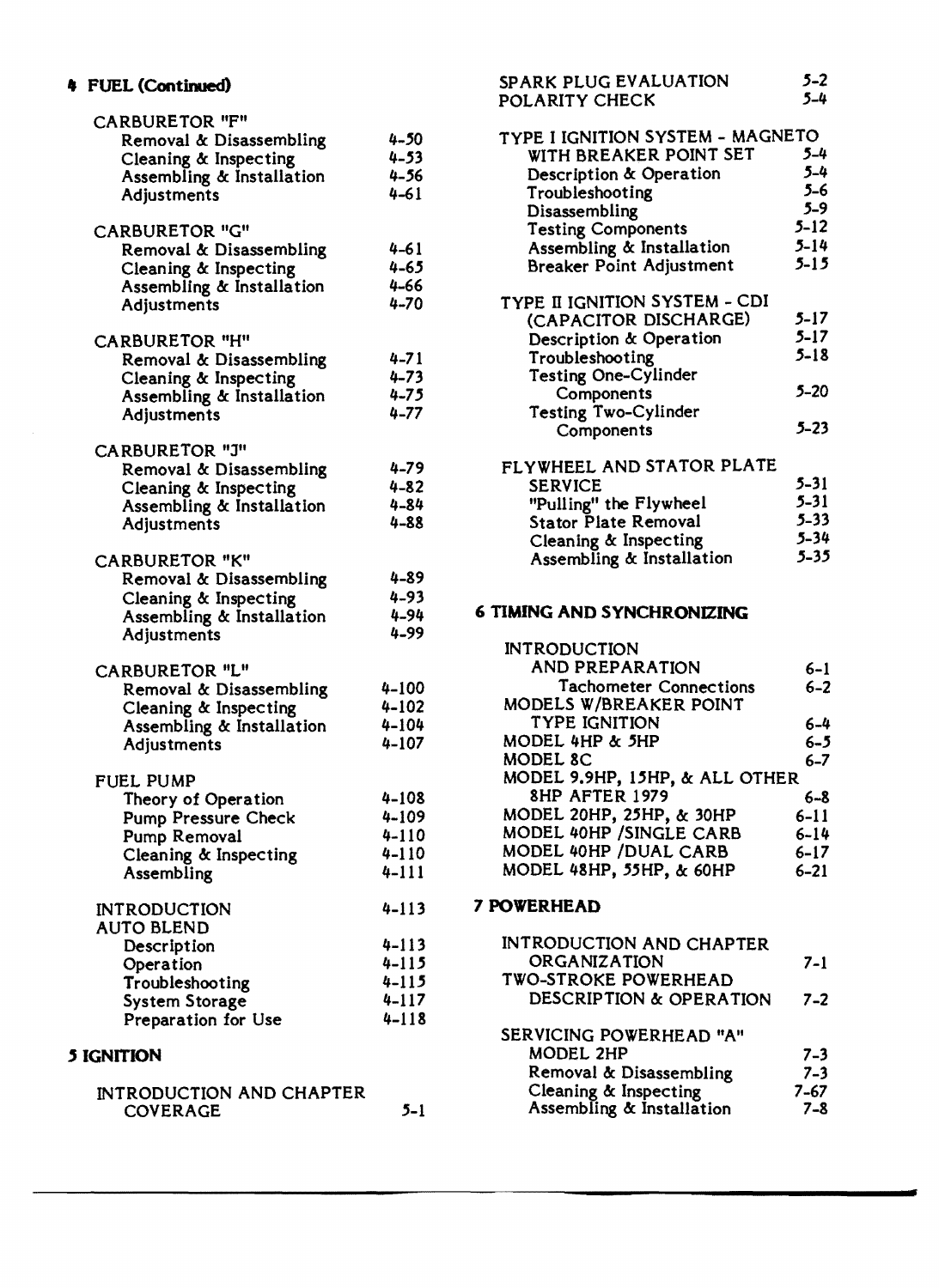| SERVICING POWERHEAD "B"           |          |
|-----------------------------------|----------|
| SINGLE-CYLINDER AIR-COOLED        |          |
| MODEL 3.5HP AND 5HP               | $7 - 13$ |
| Removal & Disassembling           | $7 - 13$ |
| Cleaning & Inspecting             | 7-67     |
| Assembling & Installation         | $7 - 18$ |
|                                   |          |
| SERVICING POWERHEAD "C"           |          |
| SINGLE-CYLINDER                   |          |
| WATER-COOLED                      |          |
| MODEL 4HP & 5HP                   | $7 - 22$ |
| Removal & Disassembling           | $7 - 22$ |
| Cleaning & Inspecting             | $7 - 67$ |
| Assembling & Installation         | $7 - 26$ |
|                                   |          |
| SERVICING POWERHEAD "D"           |          |
| TWO-CYLINDER,                     |          |
| <b>WATER-COOLED</b>               |          |
| MODEL 8HP, 9.9HP, 15HP, 20HP,     |          |
| 25HP, 28HP, 30HP, 40HP, 48HP,     |          |
| 55HP, AND 60HP                    | 7-33     |
| <b>Powerhead Preparation</b>      | $7 - 33$ |
| Removal & Disassembling           | 7-36     |
| Cleaning & Inspecting             | $7 - 67$ |
| Assembling & Installation         | $7 - 42$ |
| <b>Closing Tasks</b>              | $7 - 66$ |
|                                   |          |
| <b>CLEANING &amp; INSPECTING</b>  | 7–67     |
| <b>Reed Block Service</b>         | $7 - 67$ |
| <b>Exhaust Cover</b>              | 7-68     |
| Crankshaft Service                | $7 - 69$ |
| <b>Connecting Rod Service</b>     | $7 - 72$ |
| <b>Piston Service</b>             | $7 - 73$ |
| Ring End Gap Clearance            | $7 - 74$ |
| <b>Piston Ring Side Clearance</b> | $7 - 76$ |
| Oversize Pistons & Rings          | $7 - 76$ |
| <b>Cylinder Block Service</b>     | $7 - 77$ |
| Honing Cylinder Walls             | $7 - 79$ |
| Block & Cylinder Head             |          |
| Warpage                           | $7 - 80$ |
|                                   |          |
|                                   |          |

### a ELECTRICAL

| <b>INTRODUCTION</b>             | $8 - 1$  |
|---------------------------------|----------|
| <b>BATTERIES</b>                | $8 - 1$  |
| <b>Jumper Cables</b>            | $8 - 5$  |
| Storage                         | $8 - 6$  |
| THERMOMELT STICKS               | $8 - 6$  |
| <b>TACHOMETER</b>               | $8 - 6$  |
| ELECTRICAL SYSTEM               |          |
| <b>GENERAL INFORMATION</b>      | $8 - 7$  |
| <b>CHARGING CIRCUIT SERVICE</b> | $8-9$    |
| CRANKING MOTOR                  |          |
| <b>CIRCUIT SERVICE</b>          | $8 - 9$  |
| Motor Troubleshooting           | $8 - 10$ |
| <b>Relay Testing</b>            | 8–11     |
|                                 |          |

| <b>CRANKING MOTOR SERVICE</b>       | $8 - 13$ |
|-------------------------------------|----------|
| Description                         | $8 - 13$ |
| Removal                             | $8 - 14$ |
| Disassembling                       | $8 - 14$ |
| Cleaning & Inspecting               | $8 - 17$ |
| <b>Testing Cranking Motor Parts</b> | $8 - 17$ |
| Assembling                          | $8 - 19$ |
| Installation                        | $8 - 21$ |
| <b>TESTING OTHER</b>                |          |
| <b>ELECTRICAL PARTS</b>             | 8–21     |
|                                     |          |

### 9 LOWER UNIT

| <b>DESCRIPTION</b>          | $9 - 1$  |
|-----------------------------|----------|
| <b>CHAPTER COVERAGE</b>     | $9 - 1$  |
| TROUBLESHOOTING             | $9 - 2$  |
| PROPELLER REMOVAL           | $9 - 3$  |
| PROPELLER INSTALLATION      | $9 - 5$  |
| LOWER UNIT TYPE "A"         |          |
| NO REVERSE GEAR             | 9-6      |
| Removal                     | $9 - 6$  |
| Disassembling               | $9 - 7$  |
| Cleaning & Inspecting       | $9 - 11$ |
| Assembling                  | $9 - 13$ |
| Installation                | $9 - 18$ |
| LOWER UNIT TYPE "B"         |          |
| FORWARD, NEUTRAL & REVERSE, |          |
| <b>ONE-PIECE GEARCASE</b>   | 9–20     |
| Description                 | $9 - 20$ |
| Removal                     | $9 - 21$ |
| Disassembling               | $9 - 23$ |
| Water Pump                  | $9 - 23$ |
| Cleaning & Inspecting       | $9 - 33$ |
| Assembling                  | $9 - 43$ |
| Pinion Gear Depth           | $9 - 49$ |
| Backlash Measurement        | $9 - 54$ |
| Water Pump                  | $9 - 58$ |
| Installation                | $9 - 60$ |
| Propeller Installation      | $9 - 63$ |
| Trim Tab Adjustment         | $9 - 64$ |
| <b>Closing Tasks</b>        | $9 - 64$ |
| Lower Unit Capacities       | $9 - 64$ |
| LOWER UNIT TYPE "C"         |          |
| FORWARD, NEUTRAL & REVERSE, |          |
| TWO-PIECE GEARCASE          | 9-65     |
| Description                 | $9 - 65$ |
| Removal                     | 9-65     |
| Disassembling               | 9-66     |
| Water Pump                  | $9 - 67$ |
| Cleaning & Inspecting       | $9 - 72$ |
| Assembling                  | $9 - 75$ |
| Pinion Gear Depth           | $9 - 78$ |
| Backlash Measurement        | $9 - 78$ |
| Water Pump                  | $9 - 79$ |
|                             |          |